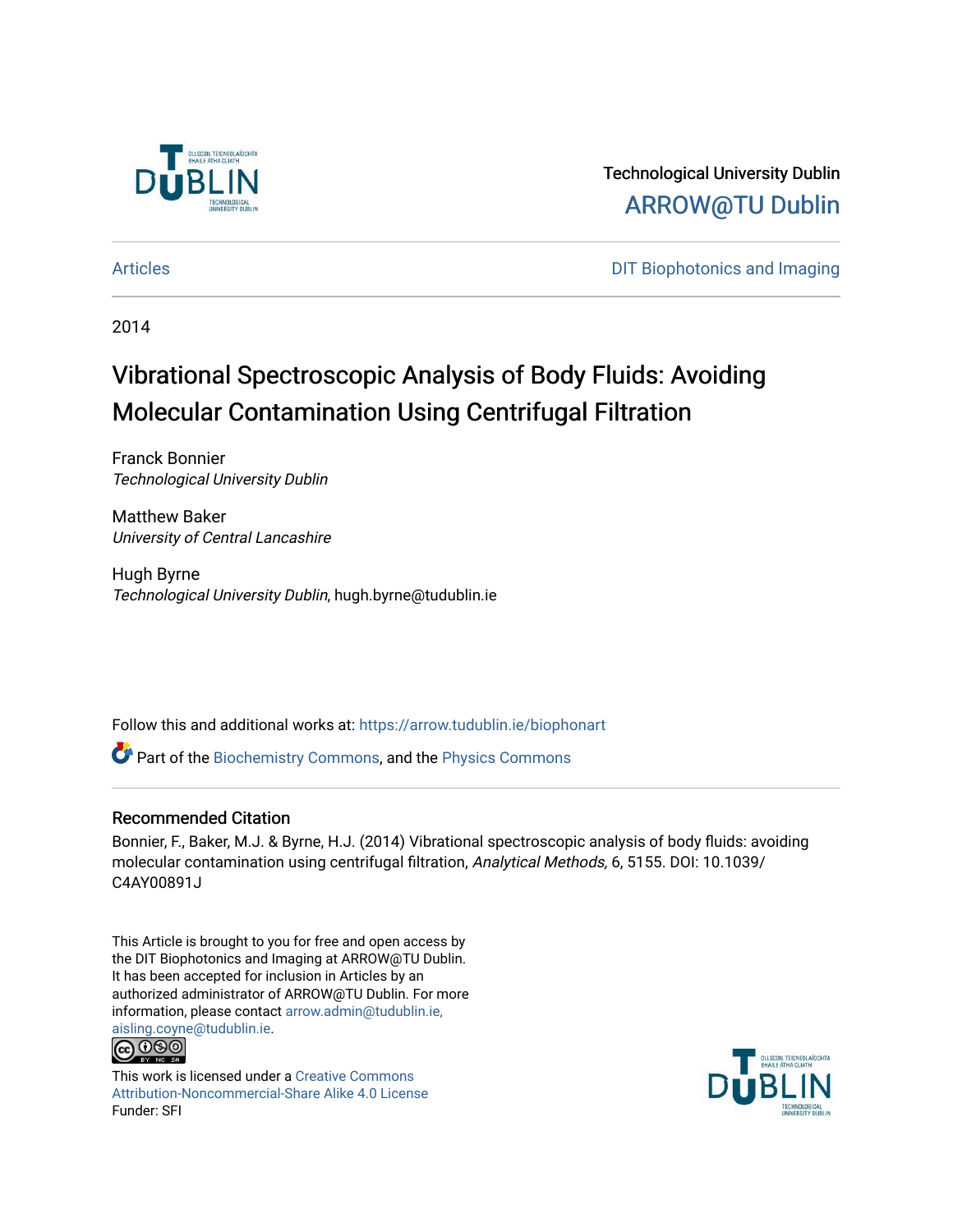

## **Dublin Institute of Technology [ARROW@DIT](http://arrow.dit.ie?utm_source=arrow.dit.ie%2Fdespart%2F6&utm_medium=PDF&utm_campaign=PDFCoverPages)**

[Articles](http://arrow.dit.ie/despart?utm_source=arrow.dit.ie%2Fdespart%2F6&utm_medium=PDF&utm_campaign=PDFCoverPages)

2014

# Vibrational spectroscopic analysis of body fluids: avoiding molecular contamination using centrifugal filtration

Franck Bonnier

Matthew J. Baker

Hugh J. Byrne

Follow this and additional works at: [http://arrow.dit.ie/despart](http://arrow.dit.ie/despart?utm_source=arrow.dit.ie%2Fdespart%2F6&utm_medium=PDF&utm_campaign=PDFCoverPages)

Part of the [Art and Design Commons,](http://network.bepress.com/hgg/discipline/1049?utm_source=arrow.dit.ie%2Fdespart%2F6&utm_medium=PDF&utm_campaign=PDFCoverPages) [Biochemistry, Biophysics, and Structural Biology](http://network.bepress.com/hgg/discipline/1?utm_source=arrow.dit.ie%2Fdespart%2F6&utm_medium=PDF&utm_campaign=PDFCoverPages) [Commons,](http://network.bepress.com/hgg/discipline/1?utm_source=arrow.dit.ie%2Fdespart%2F6&utm_medium=PDF&utm_campaign=PDFCoverPages) and the [Medical Biotechnology Commons](http://network.bepress.com/hgg/discipline/989?utm_source=arrow.dit.ie%2Fdespart%2F6&utm_medium=PDF&utm_campaign=PDFCoverPages)

This Article is brought to you for free and open access by ARROW@DIT. It has been accepted for inclusion in Articles by an authorized administrator of ARROW@DIT. For more information, please contact [yvonne.desmond@dit.ie, arrow.admin@dit.ie.](mailto:yvonne.desmond@dit.ie, arrow.admin@dit.ie)

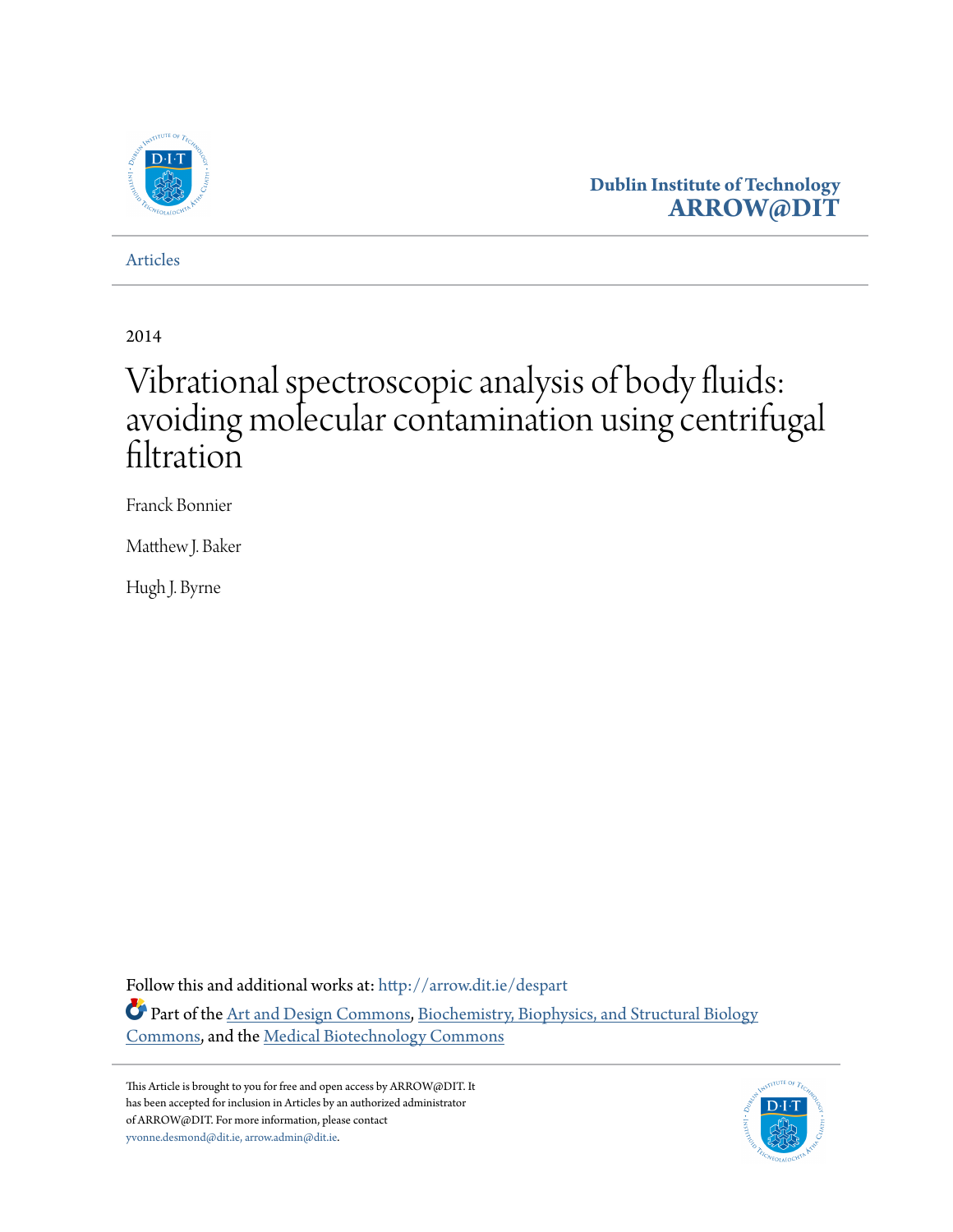Vibrational spectroscopic analysis of body fluids: avoiding molecular contamination using centrifugal filtration

Franck Bonnier<sup>1</sup>, Matthew J. Baker<sup>2</sup>, Hugh J. Byrne<sup>1</sup>

*1. Focas Research Institute, Dublin Institute of Technology (DIT), Camden Row, Dublin 8, Ireland 2. Centre for Materials Science, Division of Chemistry, University of Central Lancashire (UCLan), Preston PR1 2HE, UK*

\*Corresponding Author: **Franck Bonnier**,

Focas Research Institute, Dublin Institute of Technology,

Kevin Street, Dublin 8, Ireland.

E mail address: fbonnier@dit.ie

Ph: +353 1 4027917

Fax: +353 1 4027904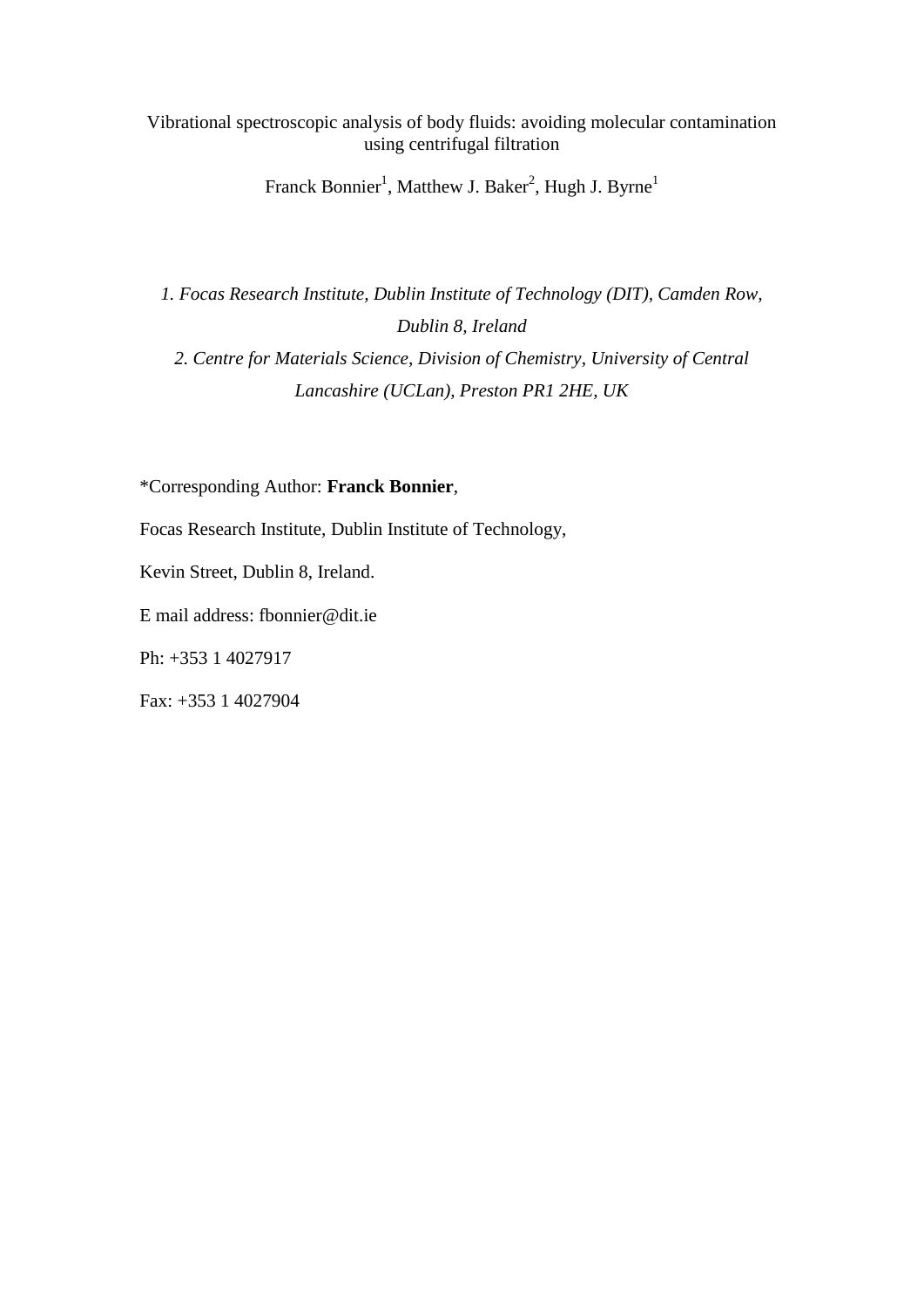#### **Abstract**

The use of centrifugal filtration for protein purification and concentration represents an important improvement for the application of vibrational spectroscopy to analysis of bodily fluids based on protein fractions with specific molecular weight. Vibrational spectroscopic techniques are highly specific and can potentially detect small variations in the protein content indicating the presence of different diseases, therefore usable as markers for early diagnostic. However, due to the high sensitivity of the techniques, it is essential to verify that no molecular contamination occurs during the preparation of the samples. Concentration of the blood serum using commercially available centrifugal filters has been shown to result in an improvement in the spectral intensity and quality. However, the presence of contaminant features, identified as deriving from glycerine, can be found in the data collected after use of the centrifugal filters. It is demonstrated in the present work that careful washing of the filters is required before the analysis of body fluids based on concentrated samples. The demonstrated protocols for spectroscopic measurement of human serum are applicable to a range of bodily fluids and should accelerate potential clinical applications.

*Keywords:* Vibrational spectroscopy, ATR spectroscopy, bodily fluids, human serum, centrifugal filtration, glycerol, filter washing.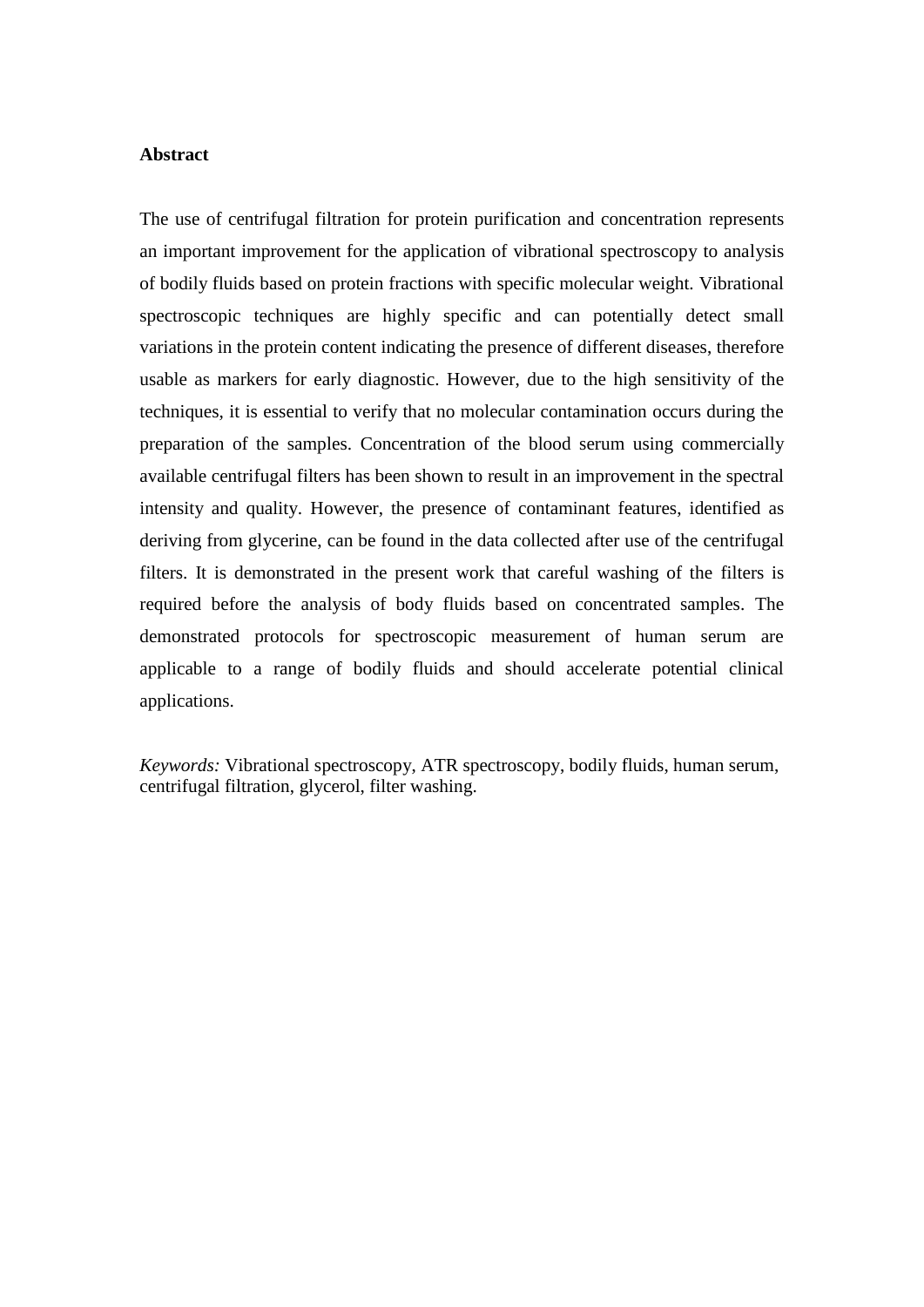

*Graphical abstract: Problem of molecular contamination associated with centrifugal filters for analysis of human body fluids using vibrational spectroscopy*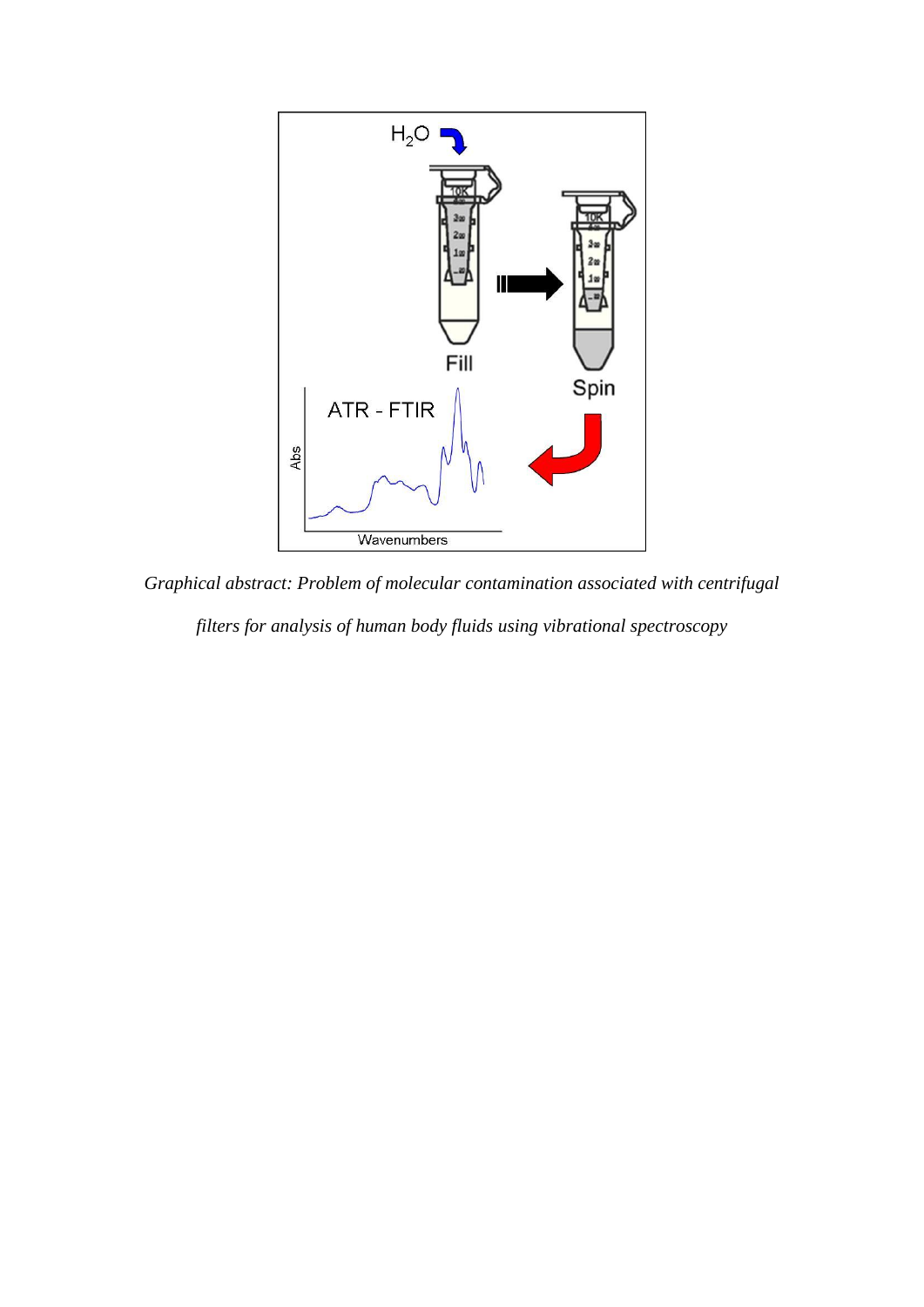#### **1. Introduction**

The potential of vibrational spectroscopy, both Fourier transform Infrared (FTIR) and Raman, has been widely investigated for diagnostic purposes in cells and tissue analysis and the feasibility to use them for disease diagnostics has been extended to a wide range of bodily fluids  $1$  ranging from serum  $2-5$  to tears  $6.7$  urine and saliva  $8-10$ . The past decade has seen significant development of both modalities for molecularly specific analysis on the micron and even nanoscale  $11-17$ . Analysis of bodily fluids for diagnosis and health monitoring presents a less invasive approach than performing biopsies of organs for example during cancer screening<sup>18</sup>. In this context, blood serum presents a promising candidate for the application of vibrational spectroscopy, as the analysis of the proteins present in the blood stream can potentially deliver crucial information on patient health and indicate the presence of numerous pathologies  $19$ . Blood serum contains > 20,000 different proteins, ranging from 50 g.L<sup>-1</sup> (serum albumin)  $^{20, 21}$ , to less than 1 ng.L<sup>-1</sup> (troponin)<sup>22</sup>, with an overall protein concentration of ~1 mM. Although other components such as lipids (lipoproteins) can also be found, protein sensing remains the main challenge for diagnostic purposes. The low molecular weight fraction of the serum, referred to by the term "peptidome", is of particular interest for the potentially rich cancer-specific diagnostic information it contains<sup>23, 24</sup>. Bound to high-abundance proteins such as albumin, it represents a fingerprint of the molecular events taking place within different organs or tissues related to the presence of cancers but also modification to their close microenvironment <sup>25, 26</sup>. Therefore, the analysis of protein imbalances in the serum can be directly related to, and indicative of, disease states  $27-30$ .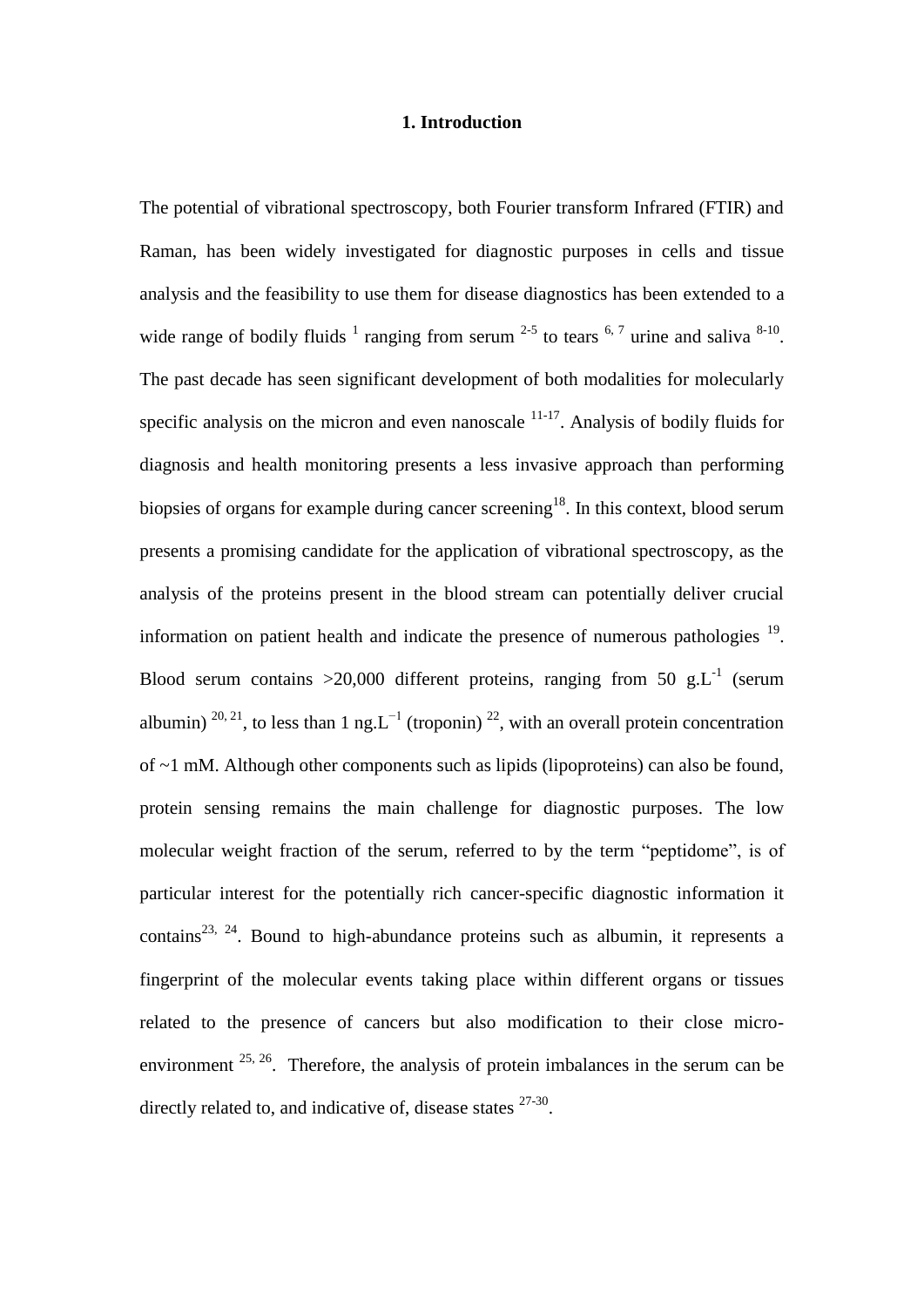In both Infrared and Raman spectroscopic studies, to date the analysis has predominantly been performed on air-dried drops of serum deposited on spectroscopically neutral substrates such as  $CaF<sub>2</sub>$ <sup>31, 32</sup>. The main reasons are the relatively low concentration of analytes in the serum, leading to poor signal to noise ratios (Raman spectroscopy) or the strong contribution of water in the spectra collected (Infrared spectroscopy). Such dried deposits are, however, extremely chemically and physically inhomogeneous and can lead to spectral saturation (in transmission or transflectance FTIR) or high variability in spectral recordings in point mapping modes of Raman or FTIR, requiring rigorous and lengthy sampling and averaging procedures. Moreover, using FTIR in transmission mode, in order to collect a spectrum, the serum is diluted 2/3 fold leading to longer sample preparation procedures and drying times with the possible introduction of external contaminants. ATR spectroscopy (Attenuated Total Reflection) is a particularly interesting alternative for the application of FTIR to body fluids analysis  $33$ , as in this mode the sampling should average over the whole film in a single acquisition. It generally requires less than 10  $\mu$ L to be deposited on the ATR crystal, which is then air dried to reduce the water contribution in the data collected. Due to the extremely small volume used, only a few minutes are necessary to obtain a thin dry biofilm that can be recorded  $24, 34$ .

More recently, the use of commercially available centrifugal filters has emerged as an alternative strategy which allows concentration of the blood serum proteins resulting in an improvement in the spectral intensity and quality  $35$ . Moreover, it presents the possibility to rapidly separate protein fractions with different molecular weight according to the cut-off points selected, which can considerably improve the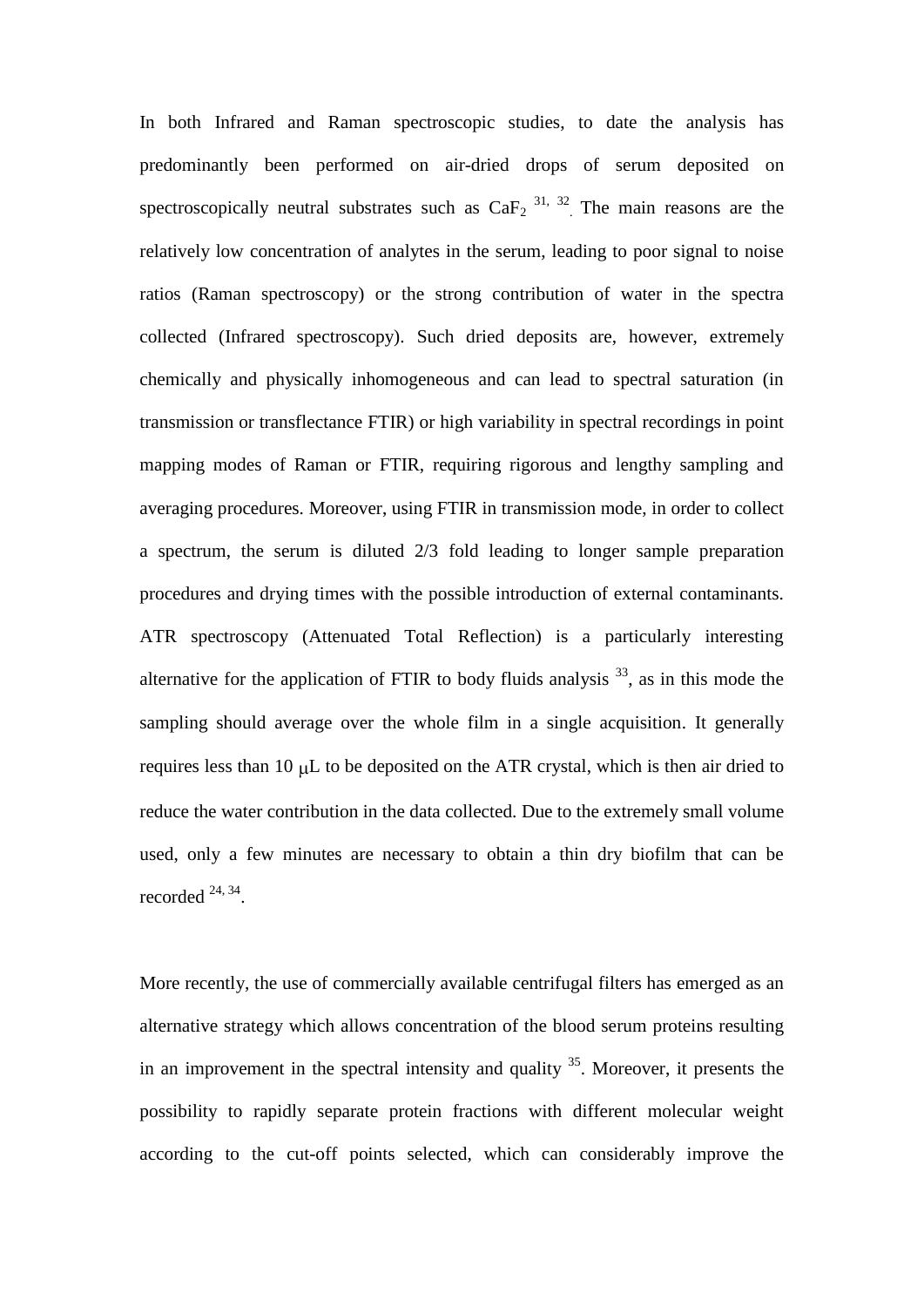sensitivity of disease detection by removing the most abundant high molecular weight proteins, thus revealing spectral features usually hidden from the less abundant low molecular weight molecules <sup>36-38</sup>. It is likely that such centrifugal devices will become increasingly popular for applications of vibrational spectroscopy to analysis of bodily fluids and already preliminary work can be found in the literature  $24$ ,  $34$  However, many concerns have to be addressed before being able to evaluate their benefits for diagnostic purposes. The high sensitivity of the vibrational techniques is often used as an argument for their potential to visualize minor modifications in the molecular profiles from different samples. Therefore, the techniques have the capacity to detect and identify biomarkers specific of different pathologies. However, although vibrational spectroscopies are label free techniques, some requirements regarding the sample preparation have to be considered to collect relevant data. The high sensitivities also mean that any trace impurities introduced in the samples during the preparation process, for example centrifugation or filtration, could also contribute significantly to the spectral profiles collected. In the present work, it is demonstrated that, prior to blood serum analysis, it is essential that the centrifugal filters are thoroughly washed in order to avoid contamination of the samples by molecules present in the as-delivered filter membrane. Although the application of vibrational spectroscopy to human serum has been taken as an example, the same considerations apply to analysis of any of the human bodily fluids by such methods.

#### **2. Materials and Methods**

#### *2.1 Sample preparation*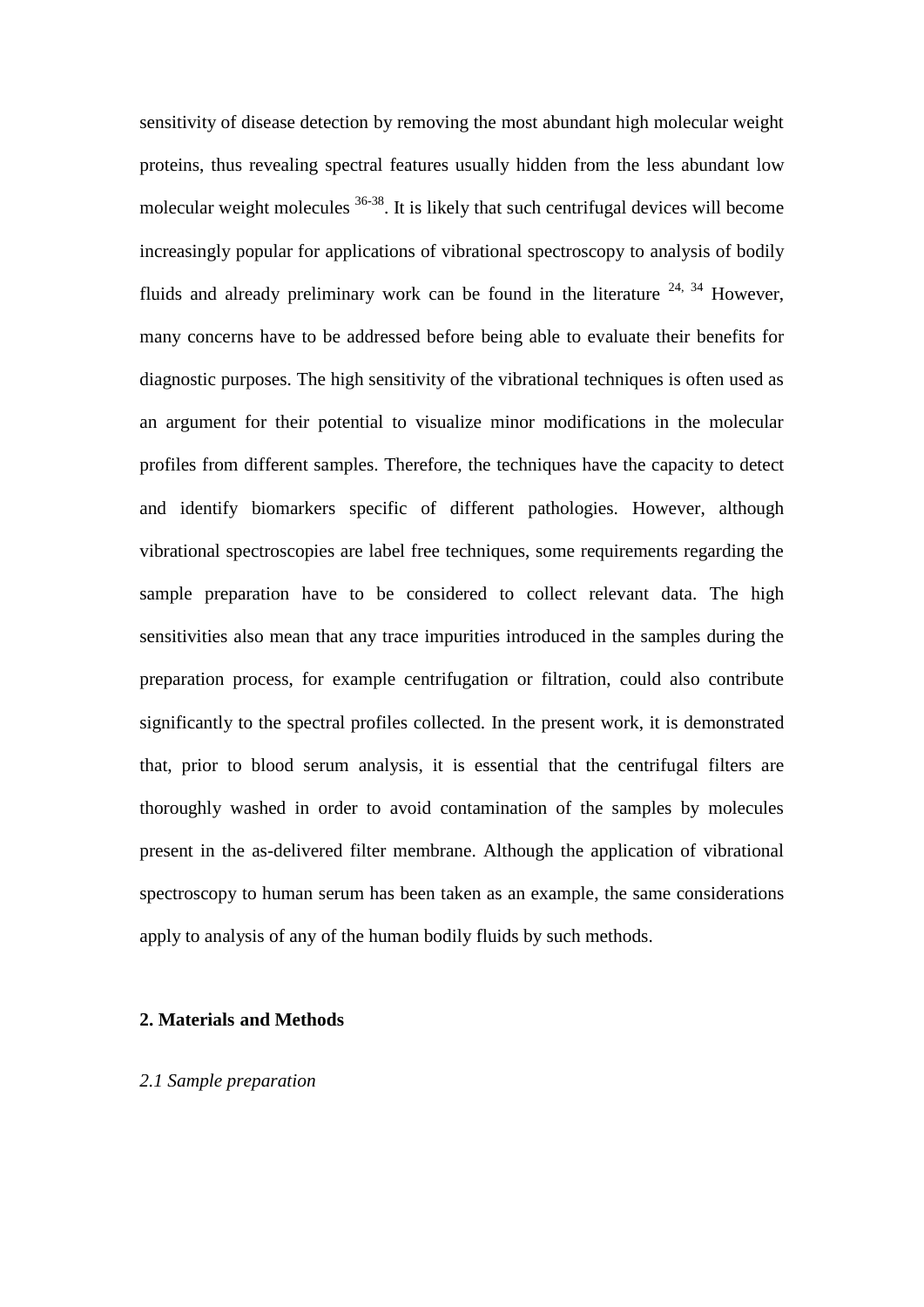Sterile filtered human serum from normal mixed pool (off the clot) was purchased from TCS Biosciences (Ireland). Commercially available centrifugal filtering devices, Amicon Ultra-0.5ml (Millipore - Merck, Germany), with cut-off points at 100K and 10K, were employed in this study as examples.

At first, 0.5 mL of the serum was placed in the 100K centrifugal filtration device, whith no washing, and centrifuged at 14,000 x g for 30 mins. The filtrate obtained from the 100K device was then centrifuged using the 10K, under identical conditions. The filter devices were then placed upside down in a new Eppendorf and spun down at 1000g for 2 mins in order to collect the remainder of the serum (concentrate) retained in the filter devices. The concentrating factor is of the order of 10, with a resultant concentrate volume of  $\sim 50$   $\mu$ L. As a result, 2 fractions were obtained; the first representing proteins with a molecular weight higher than 100K; the second corresponding to the fraction between 100K and 10K.

As indicated by the manufacturer, the ultrafiltration membranes in Amicon® Ultra-0.5 devices "contain trace amounts of glycerine. If this material interferes with analysis, pre-rinse the device with buffer or Milli-Q® water. If interference continues, rinse with 0.1 M NaOH followed by a second spin of buffer or Milli-Q® water." (http://www.millipore.com/catalogue/module/c82301#1)

However, no recommendation of washing procedures are provided. This study demonstrates that optimised washing of the centrifugal devices prior to serum analysis was achievable by spinning the Amicon Ultra-0.5ml once with a solution of NaOH (0.1M) followed by two rinses with Milli-Q water (Millipore Elix S). For both washing and rinsing, 0.5 mL of the respective liquid was added to the filters and the centrifugation was applied for 30 mins at 14 000g followed by a spinning with the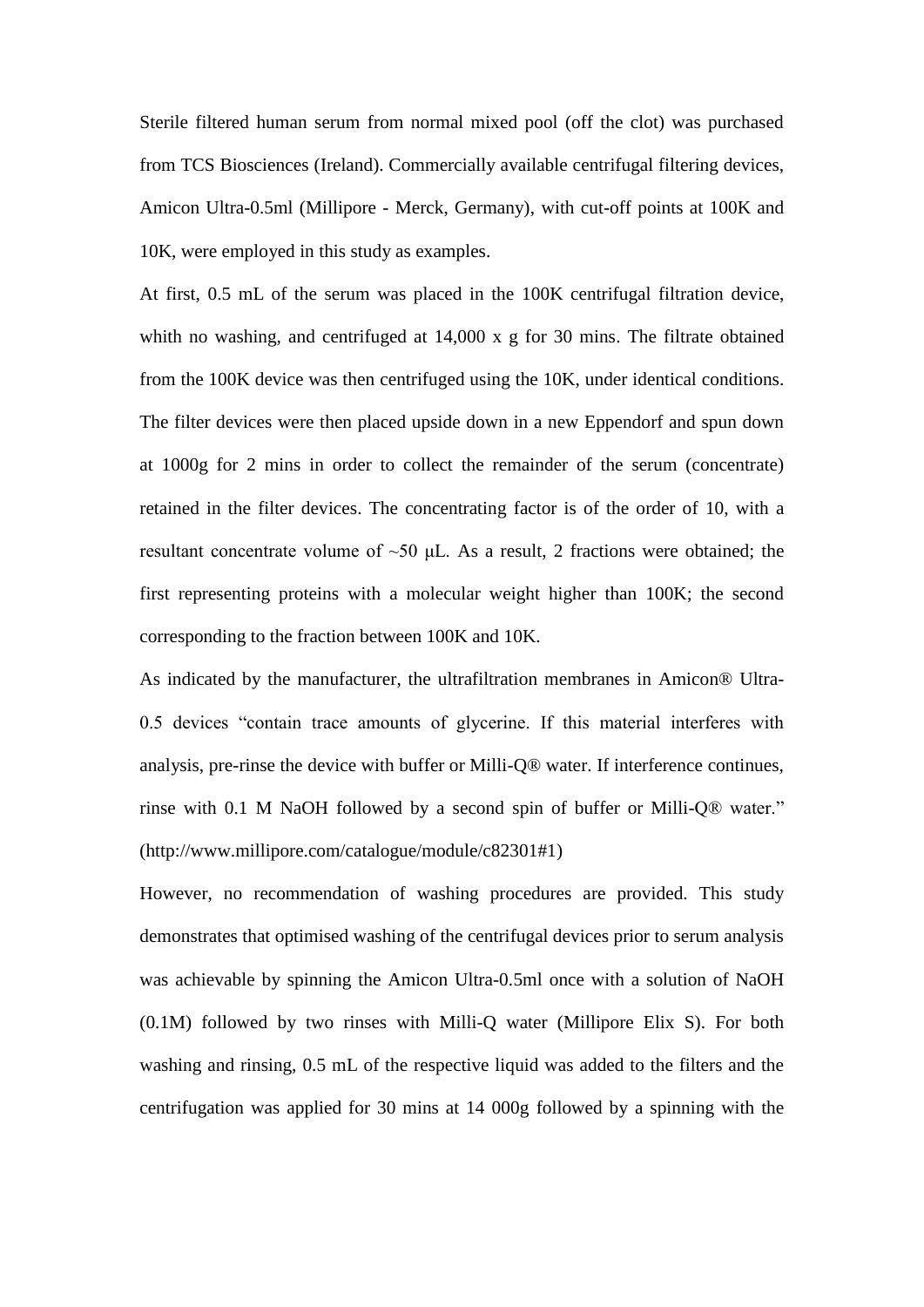devices upside down at 1000g for 2 mins in order to remove any residual solution contained in the filter.

The pH of the NaOH 0.1M solution, Milli-Q water and 3 different buffer solutions (Fischer scientific) at pH 4, pH 7 and pH 10 were recorded using both a pH meter (Sension Quality Electrodes, Hach Company, USA) and pH-Fix test strips (Macherey Nagel, Germany), the latter due to the small volumes obtained from the centrifugal filters. Different ranges of pH indicator strips were used (pH-Fix 0-14, pH-Fix 7.5- 9.5, pH-Fix 6.0-7.7) for better accuracy in the pH measurements. The buffer solutions were used to correlate the exact pH measured with the pH probes and different tints of color obtained on the pH indicators.

Additionally, glycerine (glycerol) (BDH, Ireland) was analysed as a reference for the identification of molecular contamination during the centrifugation.

#### *2.2 FTIR Instrumentation* **:** *Data collection using the UATR*

ATR spectra were recorded with the Perkin Elmer Spotlight 400N Universal Attenuated Total Reflectance (UATR) accessory of the spectrometer, which employs a 9-bounce diamond top-plate for this analysis. Sample penetration is both wavenumber and sample dependent, but is typically of order 1um. In ATR mode, spectral data were the result of 4 scans, with a spectral resolution of 8 cm<sup>-1</sup>. 5  $\mu$ l of the different liquid samples were deposited on the crystal and left to dry for 10 mins prior to recording. A background spectrum was also recorded and automatically subtracted by the software.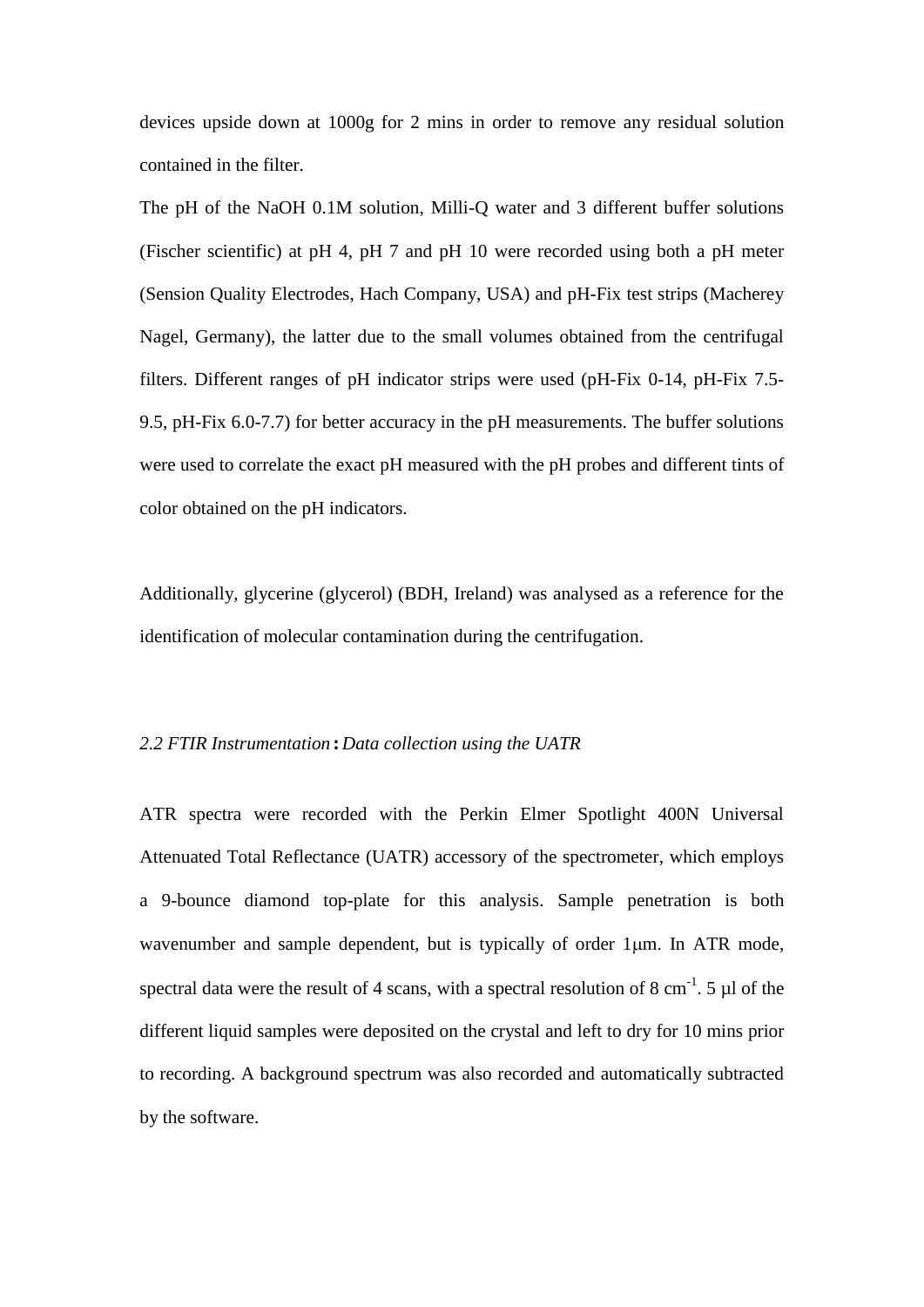#### **3. Results**

The water contribution is a limiting factor for application of infrared spectroscopy to bodily fluid analysis due to the presence of a strong absorbance in the finger print region (figure 1C)  $35$ . Therefore, the protein features from the human serum are obscured and hardly identifiable, as can be seen in the ATR spectrum of a drop of serum, shown in Figure 1B.



*Figure 1: Infrared spectra collected using the UATR accessory. A: Whole human serum after 10 mins drying; B: Whole human serum before drying and C: Milli-Q water. Spectra are offset for clarity*

As the drop dries, however, the water features become less apparent, and the protein features more prominent, such that after 10 minutes drying, strong protein bands are identifiable in the fingerprint region, as shown in Figure 1A.

However, serum is a complex mixture and the highly abundant proteins dominate the spectral profile collected. Therefore, the use of centrifugal devices can greatly improve the sensitivity of the analysis by separating the different molecules according to their molecular weight  $24, 39, 40$ .

Figure 2 shows the spectrum of the dried complete serum sample (A), the  $>100K$ serum fraction (B), and the <100Kserum fraction (D). Table 1 provides a list of band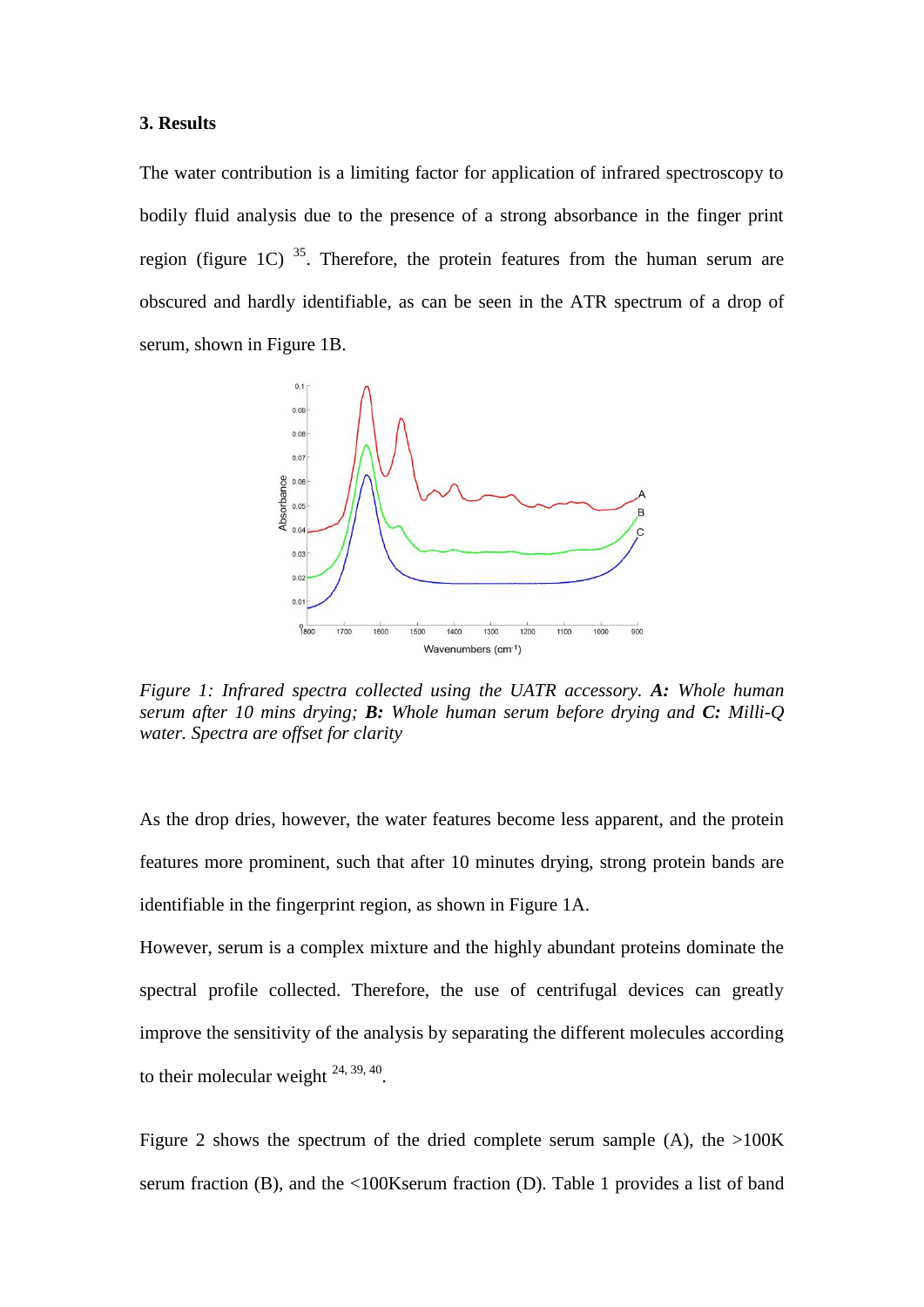assignments  $41-47$ . Although the >100K serum fraction is very similar to that of the pure serum, consistent with the >100K fraction containing the most abundant proteins, the spectral profile of the 100K-10K fraction is significantly different, supporting the fractionation approach to provide more diagnostic information. However, the spectrum of the lower molecular weight fraction has strong contributions in the spectral region  $\sim 1100 \text{cm}^{-1}$  – 1000cm<sup>-1</sup>, which are not readily attributable to expected serum components. Notably, when diluted by a factor of 10, the spectrum of the >100K faction also shows the same features (Figure 2C). The spectra of the filtrates were taken from samples which were processed using unwashed centrifugal filter devices.



*Figure 2: Infrared spectra collected using the UATR accessory 10 mins air drying following. A: Whole serum; B: Concentrate from human serum using an unwashed 100K filter; C: Concentrate from 1:10 diluted human serum using an unwashed 100K filter and D: Filtrate from human serum using an unwashed 100K filter.*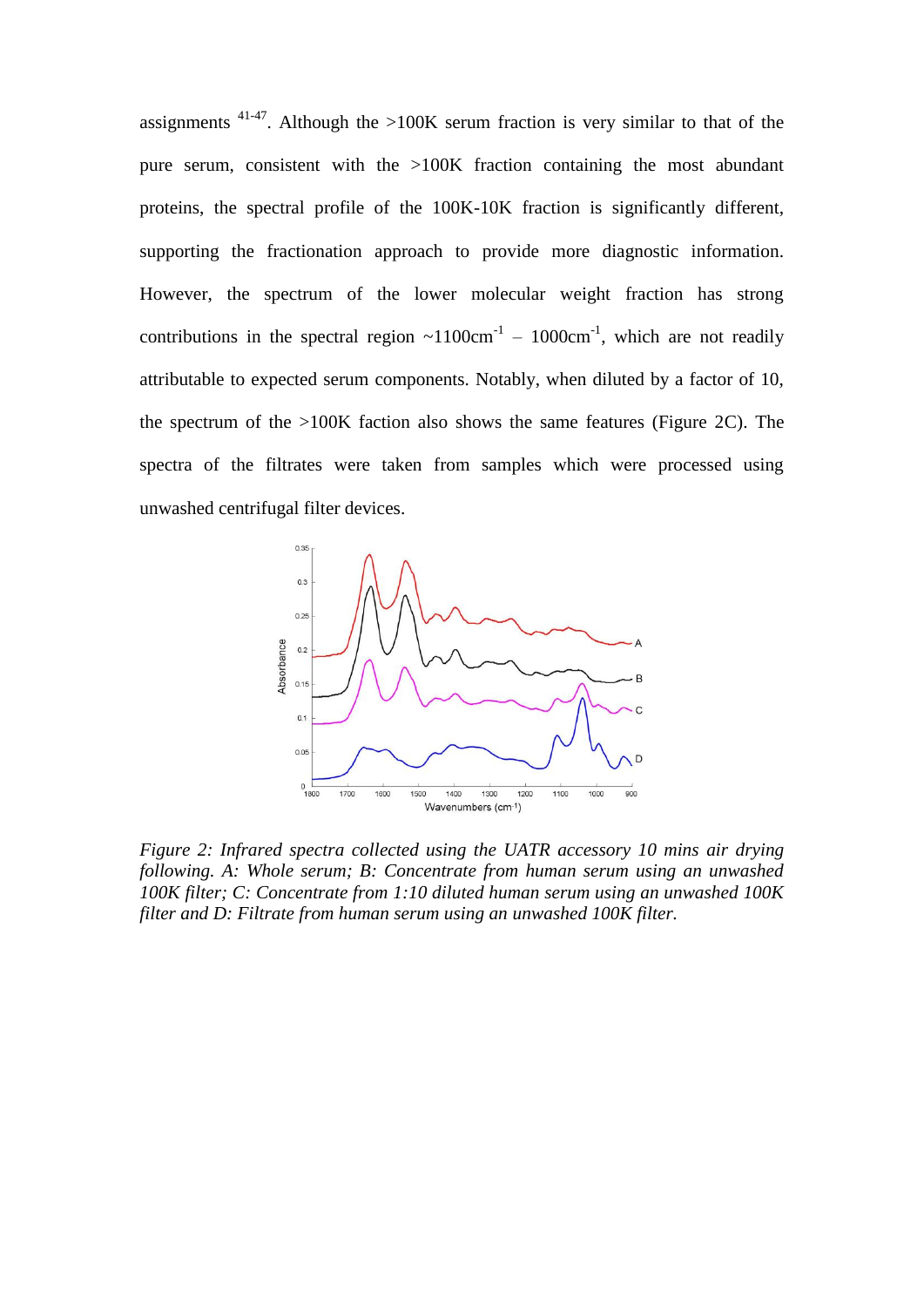| Human serum          |                                                                  |
|----------------------|------------------------------------------------------------------|
| Wavenumbers $(cm-1)$ | <b>Assignments</b>                                               |
| 3280                 | H-O-H stretching                                                 |
| 2957                 | Asymmetric CH <sub>3</sub> stretching                            |
| 2920                 | Asymmetric CH <sub>2</sub> stretching                            |
| 2872                 | Symmetric CH <sub>3</sub> stretching                             |
| 1635                 | Amide I of proteins v C=O $(70-85%)/v$<br>$C-N/\delta N-H$       |
| 1537                 | Amide II of proteins $\delta$ N-H (40–60%) /<br>$v$ C-N (18-40%) |
| 1453                 | $CH2$ scissoring                                                 |
| 1396                 | C=O stretch of COO-                                              |
| 1230-1330            | Amide III (N-H bend in plane and C-N                             |
| 1311                 | stretch)<br>CH <sub>2</sub> twist                                |
| 1242                 | Asymmetric $\overline{PO^{2-}}$ stretch                          |
| 1170                 | Ester C-O asymmetric stretch                                     |
| 1110                 | $v$ (CN) / $\delta$ (CH)                                         |
| $\overline{1}079$    | C-O stretch                                                      |
| 1047                 | C-O stretch                                                      |
| 926                  | C-C-N backbone, C-C stretch                                      |
| <b>Glycerine</b>     |                                                                  |
| Wavenumbers $(cm-1)$ | <b>Assignments</b>                                               |
| 3282                 | O-H stretching                                                   |
| 2930                 | C-H stretching                                                   |
| 2881                 | C-H stretching                                                   |
| 1457                 | C-O-H bending                                                    |
| 1409                 | C-O-H bending                                                    |
| 1326                 | C-H deformation                                                  |
| 1237                 | $CH2$ twisting                                                   |
| 1108                 | C-O stretching                                                   |
| 1030                 | $\overline{C-O}$ stretching                                      |
| 993                  | C-O stretching                                                   |
| 922                  | O-H bending                                                      |

*Table 1: Band assignments for prominent FTIR peaks in Human serum and glycerine34-40 .*

A comparison of the infrared spectra collected from the serum filtered using unwashed Amicon centrifugal filters with the spectra obtained for Milli-Q water processed with similar unwashed devices clearly demonstrates that the features observed are not related to the protein content of the serum but are due to a contamination of the samples during the filtration process (Figure 3A and 3B).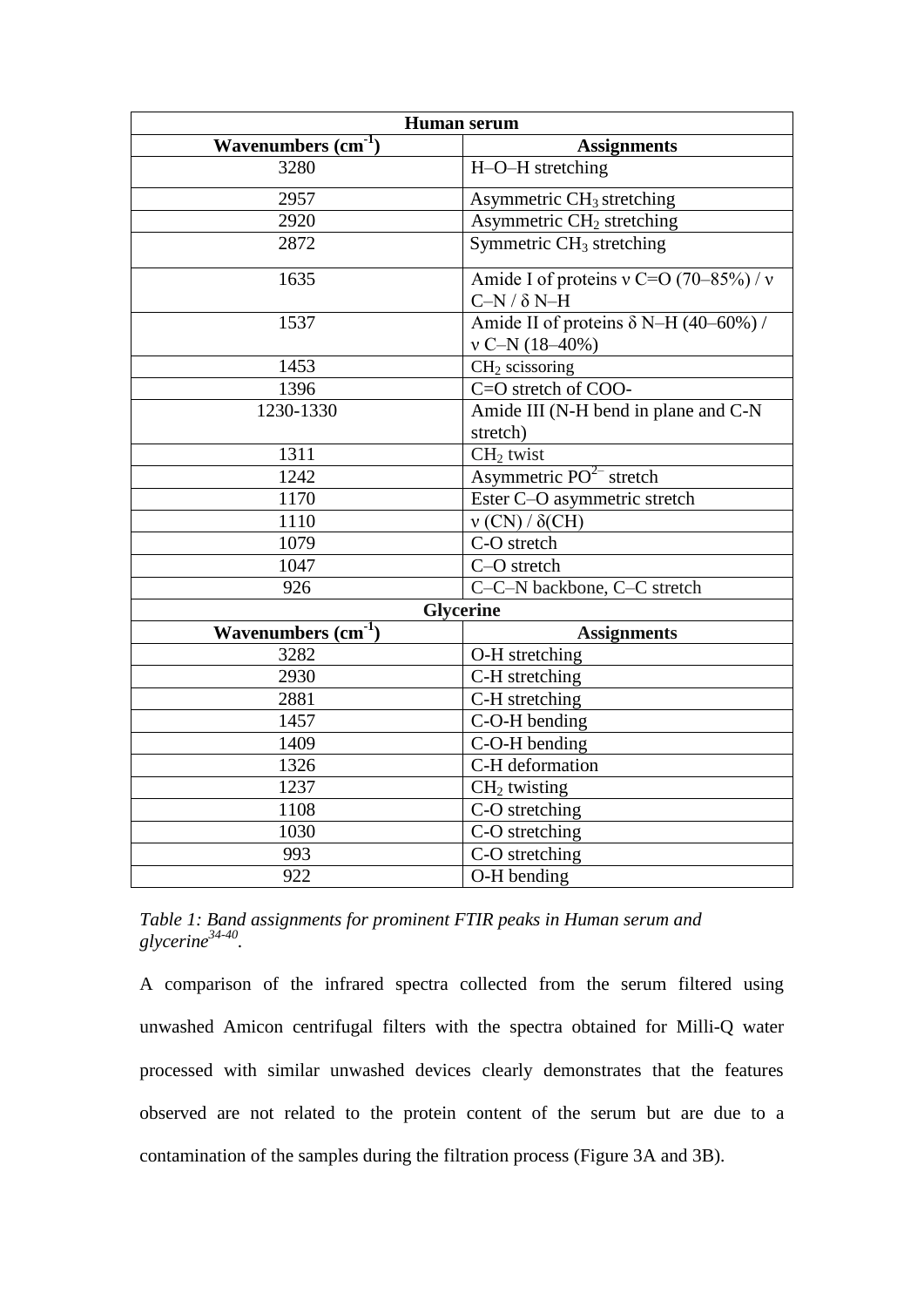

*Figure 3: Infrared spectra collected using the UATR accessory after 10 mins air drying. A: human serum corresponding to the <100 KDa fraction (obtained after centrifugal filtration using the (unwashed) 100K cut-off point filter); B: Milli-Q water after centrifugal filtration using the (unwashed) 100K cut-off point filter and C: glycerol. Their respective high wavenumbers regions are plotted in D, E and F. Spectra are offset for clarity*

Notably, the peaks observed in the spectrum of the Milli-Q water correspond to those seen in spectra collected from a solution of pure glycerine (peak assignments also listed in Table 1), with weak contributions of residual water at  $\sim 1675 \text{cm}^{-1}$  (Figure 3C). Successive spinning of Milli-Q water through the same filter demonstrates that the amount of glycerine in the filtrates collected decreases according to the number of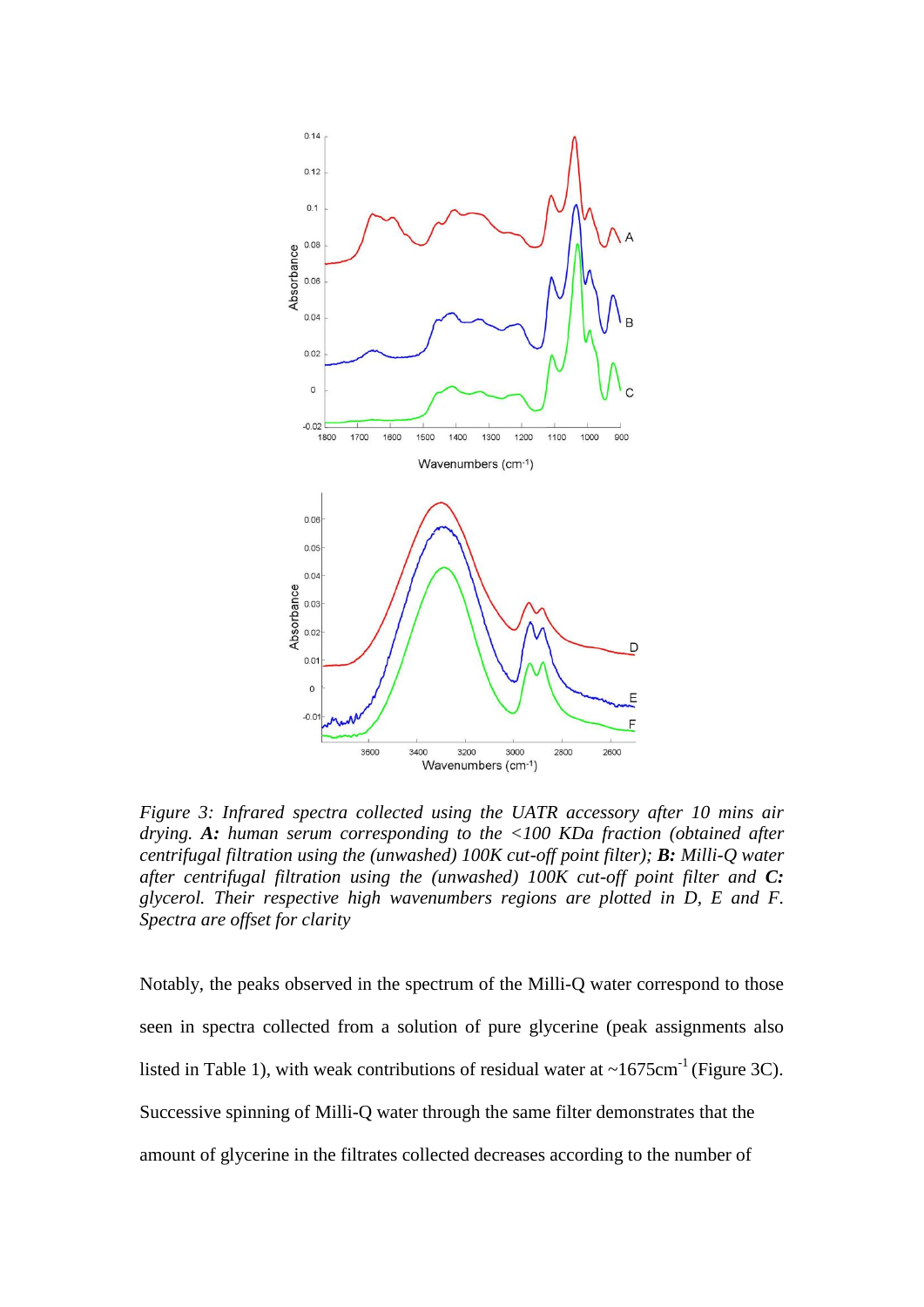centrifugation cycles, such that the contamination becomes negligible after the  $4<sup>th</sup>$ cycle, indicating the possibility to wash off the traces of glycerine with water (figure 4).



*Figure 4: Infrared spectra collected using the UATR accessory collected from the filtrate from Milli-Q water after 10 mins air drying. The unwashed filter has been topped up with Milli-Q water between each centrifugation and the filtrate collected in separate Eppendorfs. A: first centrifugation; B: Second centrifugation; C: Third centrifugation and D: Fourth centrifugation. Spectra are offset for clarity* 

Although the manufacturer's instructions specify that traces of glycerine can be found on the ultrafiltration membranes, the recommendations for their washing are rather imprecise: "If these materials interfere with analysis, pre-rinse the device with buffer or Milli-Q water. If interference continues, rinse with 0.1 N NaOH followed by a second spin of buffer or Milli-Q water" [\(http://www.millipore.com/catalogue/module/c82301#1\)](http://www.millipore.com/catalogue/module/c82301#1) and no recommendations of spinning times, speed, volumes and repetition are provided. After testing different protocols, it has been found that the most efficient washing was achieved by spinning the devices with NaOH (once) and Milli-Q water (twice) for 30 mins at 14 000g. The process was followed by a spinning with the centrifugal devices upside down at 1000g for 2 mins in order to remove any residual solution contained in the filter.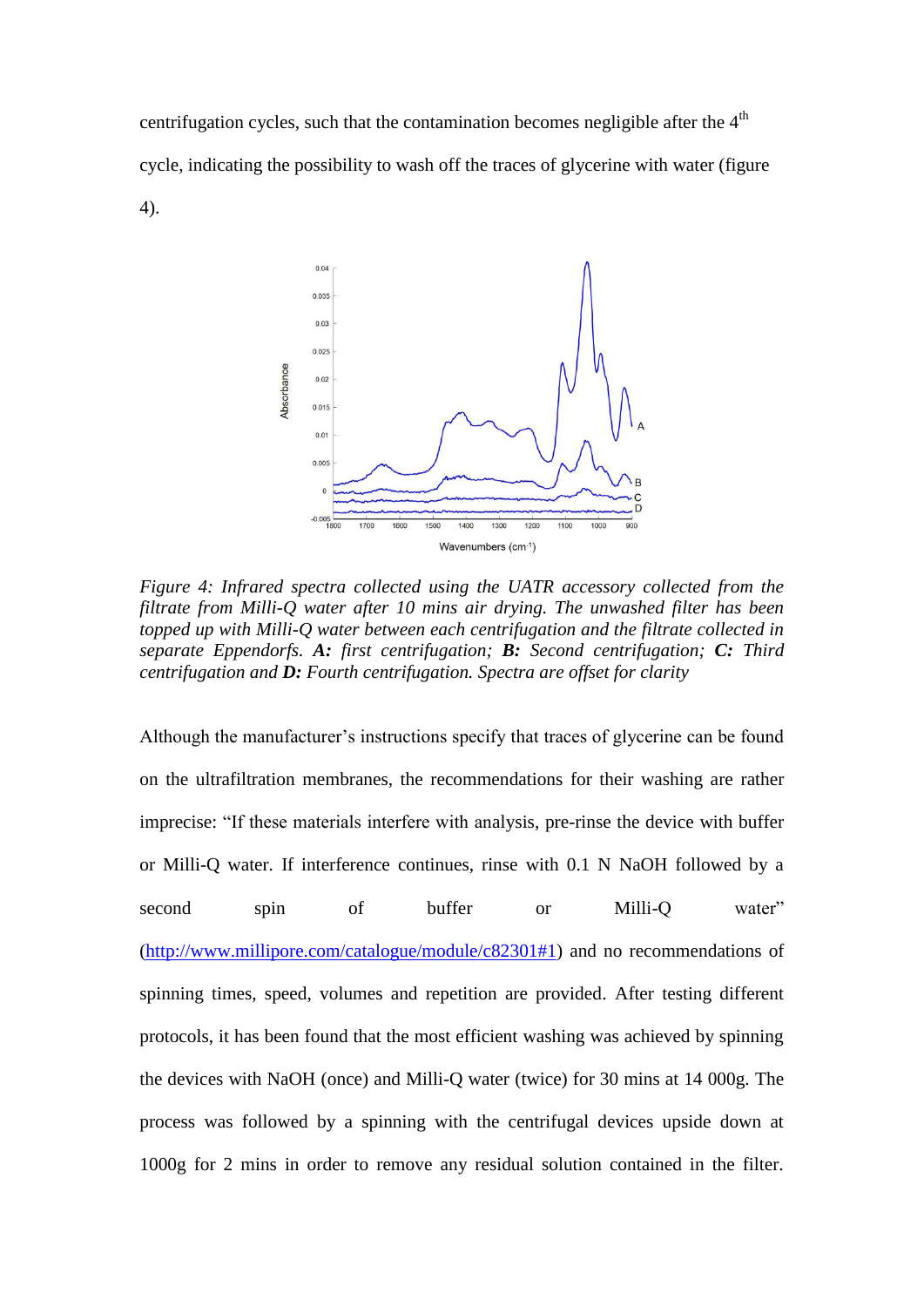Using a 0.1M NaOH solution, decontamination of the filters can be achieved more efficiently. While Milli-Q water alone requires 4 cycles, when washing the filters first with NaOH followed by rinsing with Milli-Q water, the traces of glycerine are completely removed from the filtrate after only 2 water rinse spinning cycles. However, the main concern when using NaOH is whether another source of molecular contamination is introduced in the data. Therefore, it is also crucial to verify that no traces of salt can be found in the data collected. The pH of the filtrates was monitored at the progressive points in the protocol. The pH of the NaOH solution and filtrate was found to be 13.5. After a first subsequent rinse with Milli-Q water, the pH of the filtrate was found to be 9. After a second rinse, the pH was found to be 7. Subsequently, a blank sample containing only Milli-Q water has been processed through the washed filters instead of the human serum. The data presented in figure 5C clearly highlight that, as seen in figure 4D, no traces of glycerine (Figure 3) or NaOH (Figure 5A) can be seen.



*Figure 5: Infrared spectra collected using the UATR accessory collected after 10 mins air drying. A: washing solution of NaOH (0.1M); B: Milli-Q water processed through a centrifugal filter washed using NaOH. Spectra are offset for clarity*

Using appropriate washing and rinsing procedures, the analysis of high and low molecular weight fractions can be achieved with a higher specificity and without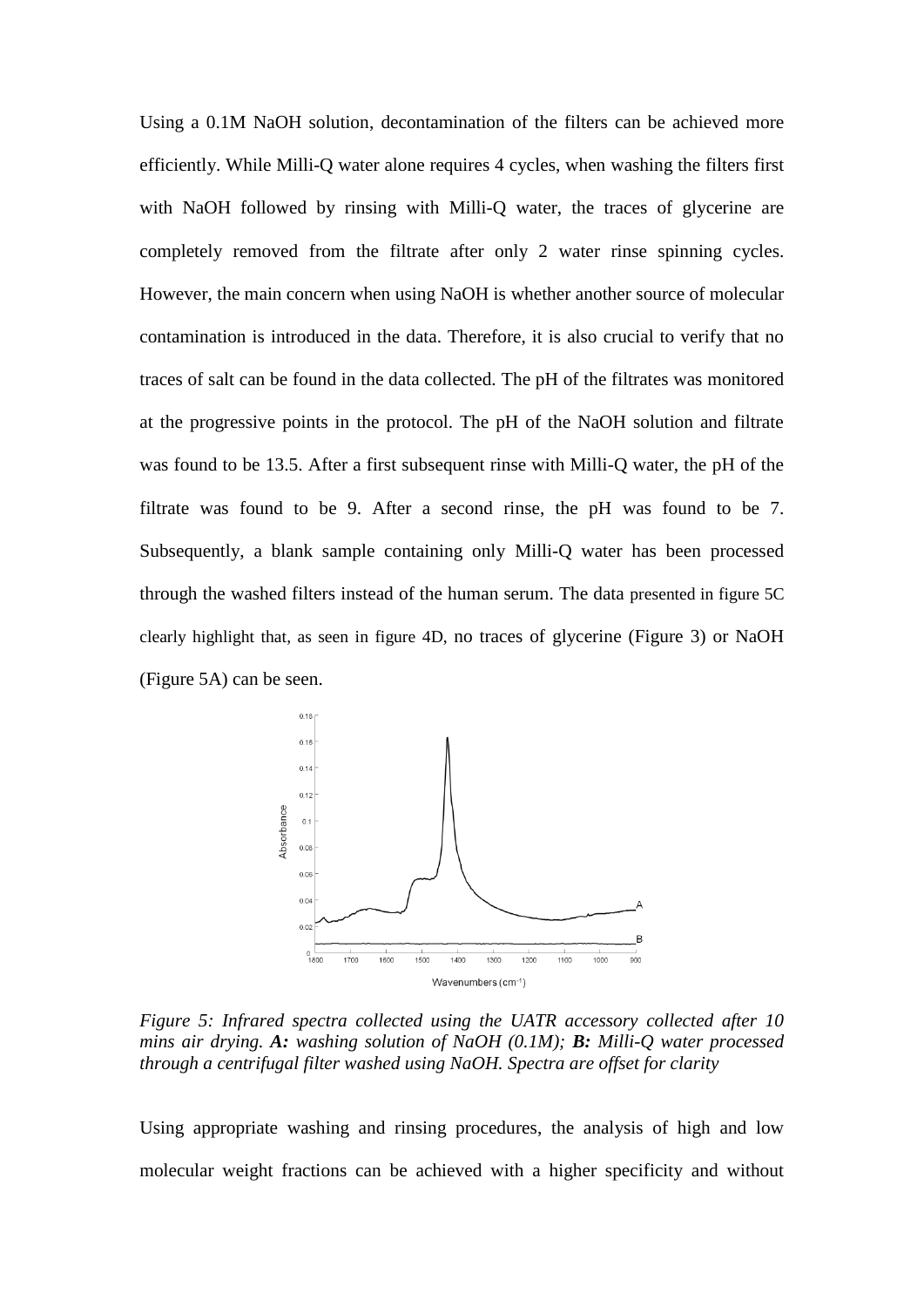interferences from the glycerine and any other contaminant, as shown in figure 6, which compares the ATR spectra of the high fraction from a washed 100k (A) centrifugal filter with that of the true, uncontaminated low molecular weight fraction from a washed 10k filter (B).



*Figure 6 : Infrared spectra collected using the UATR accessory after 10 mins air drying. A: Human serum concentrate after centrifugal filtration using the washed 100k device concentrate; B: Human serum concentrate after centrifugal filtration using the washed 10k device concentrate. Their respective high wavenmuber regions have been displayed in C and D. Spectra offset for clarity*

#### **4. Discussion**

A growing concern with vibrational spectroscopy is the absence of suitable controls when performing analysis. In most studies, the so-called normal samples are used as controls. However, as for colorimetric, dye based techniques, used for biomedical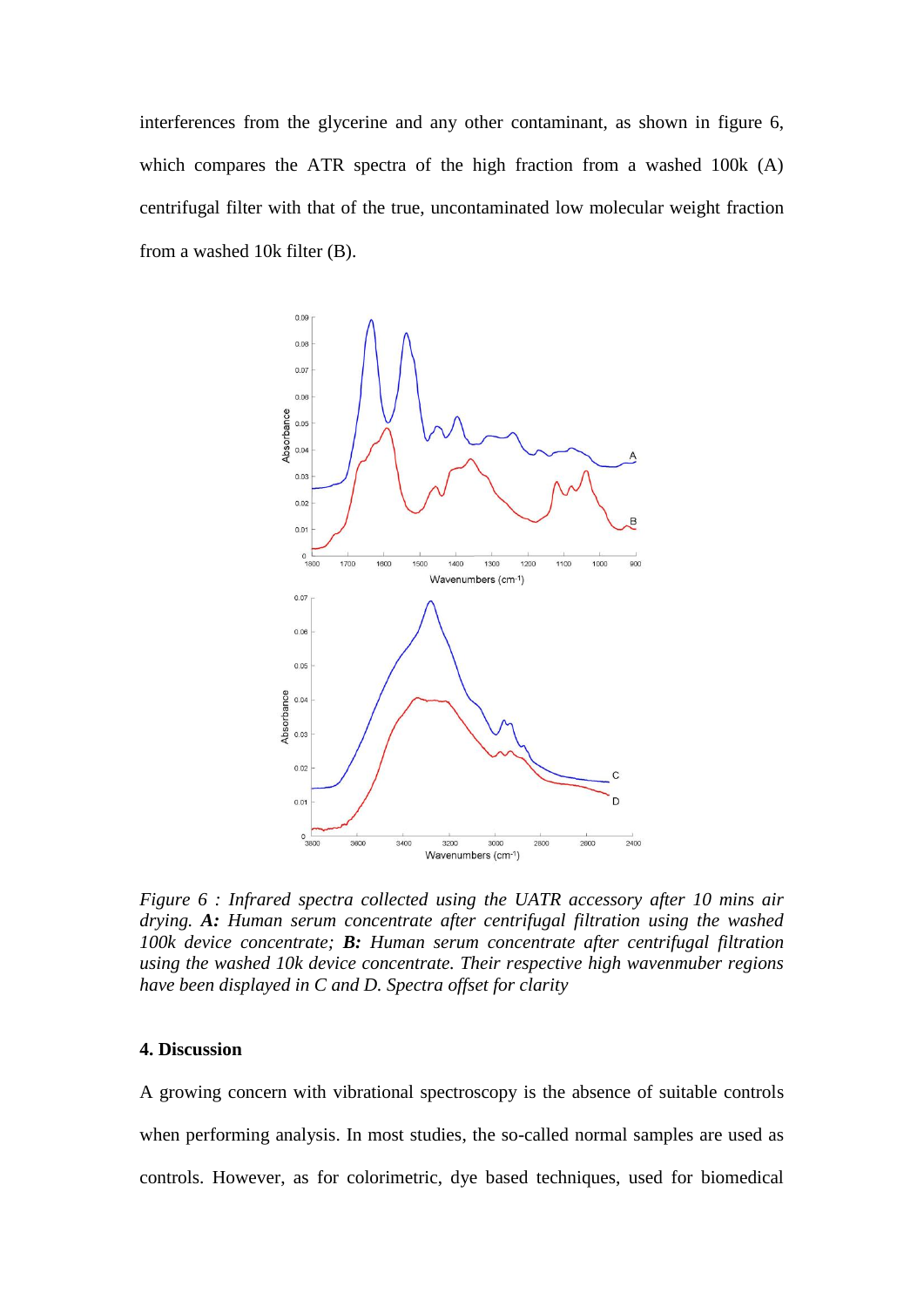application such as flow cytometry and *in vitro* cytotoxic assays, controls in the absence of active agents with only the monitoring reagents have to be also measured to make sure no false positives are recorded.

This is also the case for the spectroscopic analysis of filtered bodily fluids. As mentioned in the manufacturer's guidelines, traces of glycerine are present on the filter membrane, requiring washing prior to use, depending on the sensitivity of the analysis performed. Therefore, in the present case using centrifugal devices for analysis of bodily fluids using vibrational spectroscopy, additional controls containing only deionized water have to be prepared under the same conditions in order to verify that the washing is complete, and that no molecular contamination of the samples occurred. Although when applied to the concentration of biological samples containing antigens, antibodies, enzymes or DNA, rigorous elimination of the trace amounts of glycerine may not be necessary, vibrational spectroscopies are highly specific techniques, delivering a molecular finger print of the samples.. When applied to the analysis of human serum, the main interest remains the possibility to remove the highly abundant proteins with high molecular weights to reveal the smaller proteins or peptides potentially usable as biomarkers. As a result, the low molecular weight proteins are present in relatively small concentrations in the different fractions collected which, according to the data presented in figure 3, are even lower than the amount of trace glycerine collected from the filtering devices. This explains why glycerine features can appear prominently in spectra of centrifugally filtered fluids collected without performing an appropriate washing of the filters. Although the use of centrifugal devices is a promising approach for the field of vibrational spectroscopy applied to body fluids based diagnosis, the relevancy of preliminary studies that can be found in the literature is questionable due to the presence of molecular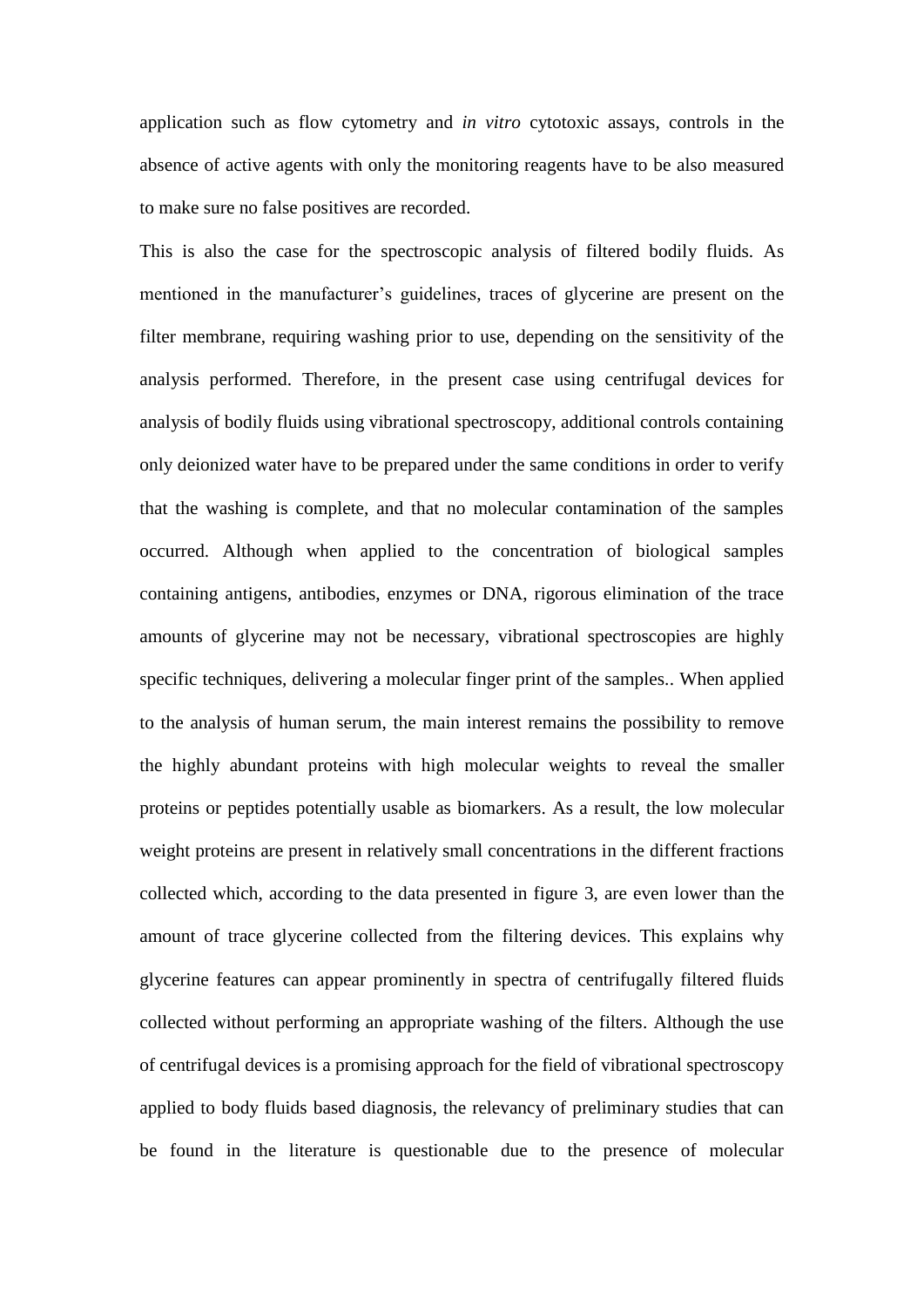contamination of the samples by glycerine following ultra-filtration, obviously greatly reducing the accuracy of the analysis  $24, 39, 40$ . The true spectrum of the filtrate fraction is only achievable after appropriate decontamination. Although no attempt has been made to quantify the spectral features related to the constituent components in the serum, the study rather demonstrates that, using such centrifugal fractionation, potentially ultimately for medical diagnostics, it is essential to ensure that the washing protocols are optimised to avoid contamination of the sample. Glycerine itself has similar chemical moieties to peptides and proteins and thus the spectral profile overlaps that of the biomolecules of interest and thus rigorous elimination of the contamination is necessary.

#### **5. Conclusion**

The use of commercially available, Amicon ultra-0.5 centrifugal filter devices (Millipore - Merck, Germany) for application of vibrational spectroscopy to disease diagnostics purposes is perfectly suitable. However, to ensure relevancy of the results, it is crucial that the filtration devices are carefully washed beforehand to avoid any molecular contamination. Delivering a specific molecular fingerprint of the samples analysed, it is crucial to perform the measurements with all the suitable controls to validate the observations made and increase the relevancy of the data set collected. It has been shown that, due to the specificity of the techniques, the washing requirements are more rigorous than those prescribed by the manufacturers. However, as long as appropriate preparation protocols are established, such devices will contribute to expediting the realization of real clinical applications for spectroscopic analysis of bodily fluids.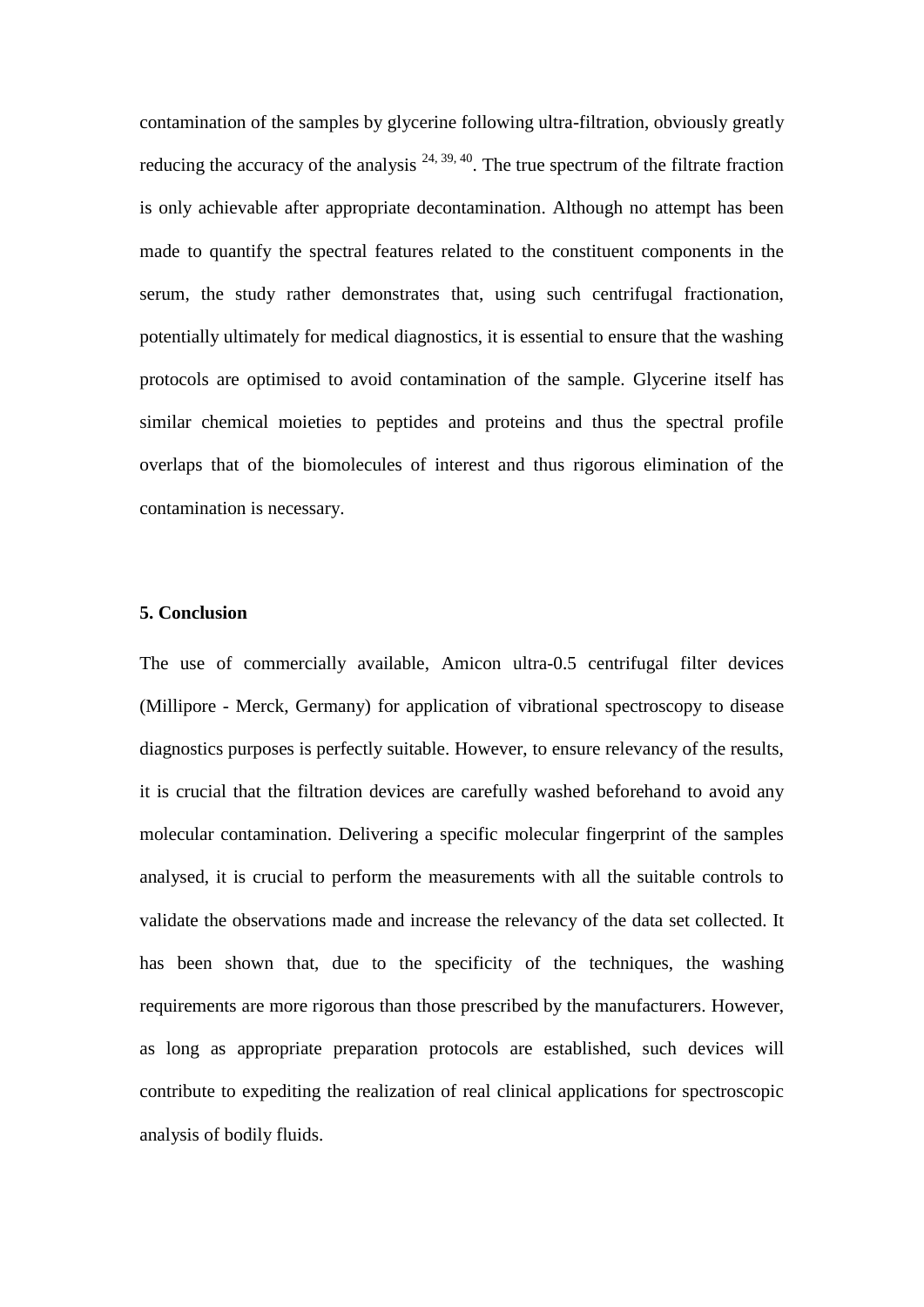### **Acknowledgements**

This research was supported by the National Biophotonics and Imaging Platform (NBIP) Ireland, Higher Education Authority PRTLI (Programme for Research in Third Level Institutions) Cycle 4, co-funded by the Irish Government and the European Union Structural Fund and by Science Foundation Ireland under Grant Number 11/PI/08.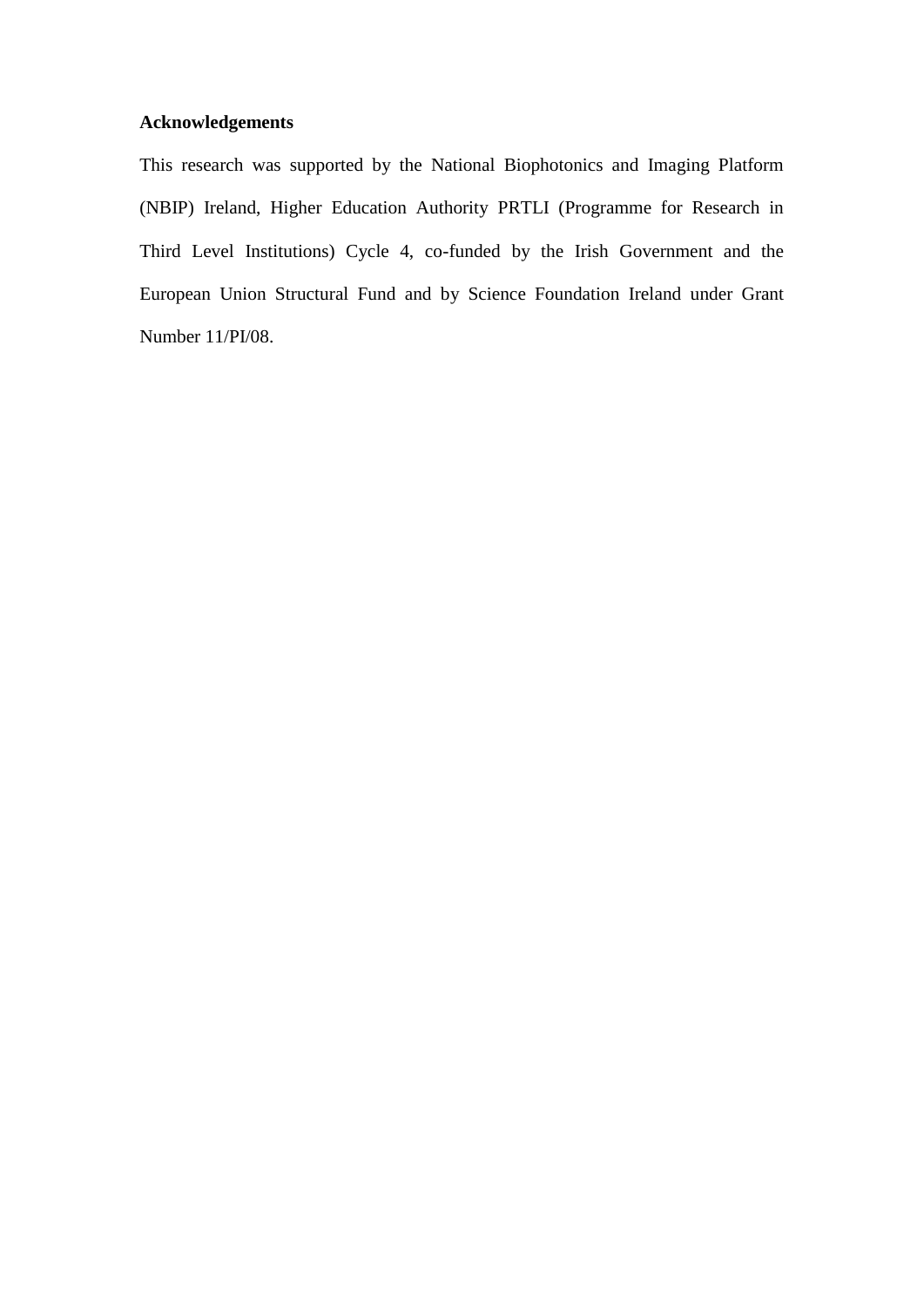### **References**

1. Shaw RA, et al.in Encyclopedia of Analytical Chemistry, Meyers RA, John Wiley & Sons, Chichester, 2006,

- 2. Huleihel M, et al., Spectroscopy 2005, **19** 101-108.
- 3. Pichardo-Molina JL, et al., Lasers Med Sci, 2007, **22**, 229-236.
- 4. Harris AT, et al., Head Neck Oncol, 2009, **1**, doi: 10.1186/1758-3284-1181-1134.
- 5. Backhaus J, et al., Vibrational Spectroscopy 2010, **52** 173-177.
- 6. Lin C-C, et al., Journal of Medical and Biological Engineering,, 2010, **30**, 343-354.
- 7. Travo A, et al., Anal Bioanal Chem, 2014, DOI 10.1007/s00216-00013-07607-00215.
- 8. Scott DA, et al., Diabetol Metab Syndr, 2010, **2**, doi: 10.1186/1758-5996-1182-1148.
- 9. Bispo JA, et al., J Biomed Opt, 2013, **18**, 87004.
- 10. Khalil SKH, et al., Journal of Applied Sciences Research, , 2007, **3**, 387-391.
- 11. Keating ME, et al., Nanomedicine (Lond), 2013, **8**, 1335-1351.
- 12. Freudiger CW, et al., Science, 2008, **322**, 1857-1861.
- 13. Bonifacio A, et al., Anal Bioanal Chem, 2014, **406**, 2355-2365.
- 14. Yu Y, et al., Biochim Biophys Acta, 2014.
- 15. Bohme R, et al., J Biophotonics, 2010, **3**, 455-461.
- 16. Dorling KM, et al., Trends Biotechnol, 2013, **31**, 437-438.
- 17. Dazzi A, et al., Appl Spectrosc, 2012, **66**, 1365-1384.
- 18. Good DM, et al., J Proteome Res, 2007, **6**, 4549-4555.
- 19. Hu S, et al., Proteomics, 2006, **6**, 6326-6353.
- 20. Adkins JN, et al., Mol Cell Proteomics, 2002, **1**, 947-955.
- 21. Pieper R, et al., Proteomics, 2003, **3**, 1345-1364.
- 22. Antman EM, et al., N Engl J Med, 1996, **335**, 1342-1349.
- 23. Tirumalai RS, et al., Mol Cell Proteomics, 2003, **2**, 1096-1103.
- 24. Hands JR, et al., Anal Bioanal Chem, 2013, **405**, doi: 10.1007/s00216-00013-07163-
- z. 25. Liotta LA, et al., J Clin Invest, 2006, **116**, 26-30.
- 26. Petricoin EF, et al., Nat Rev Cancer, 2006, **6**, 961-967.
- 27. Thadikkaran L, et al., Proteomics, 2005, **5**, 3019-3034.
- 28. Zhang AH, et al., Appl Biochem Biotechnol, 2013, **170**, 774-786.
- 29. Ray S, et al., Proteomics, 2011, **11**, 2139-2161.
- 30. Apweiler R, et al., Clin Chem Lab Med, 2009, **47**, 724-744.
- 31. Rohleder D, et al., J Biomed Opt, 2005, **10**, 031108.
- 32. Poon KW, et al., Analyst, 2012, **137**, 1807-1814.
- 33. Dorling KM, et al., Trends Biotechnol, 2013, **31**, 327-328.
- 34. Hands JR, et al., J Biophotonics, 2014, doi: 10.1002/jbio.201300149.
- 35. Bonnier F, et al., J Biophotonics, 2013, doi: 10.1002/jbio.201300130.
- 36. Merrell K, et al., J Biomol Tech, 2004, **15**, 238-248.
- 37. Roche S, et al., Proteome Sci, 2006, **4**, doi: 10.1186/1477-5956-1184-1120.
- 38. Finoulst I, et al., J Biomed Biotechnol, 2011, **2011**, 245291.
- 39. Petrich W, et al., Analyst, 2009, **134**, 1092-1098.
- 40. Hughes C, et al., Journal of Biophotonics, 2014, DOI: 10.1002/jbio.201300167.
- 41. Barth A, Prog Biophys Mol Biol, 2000, **74**, 141-173.
- 42. Garidel P, et al., BioProcess International, 2006, **4**, 40-46.
- 43. Garidel P, et al., BioProcess International 2006, **4**, 48-55.
- 44. Kongjao S, et al., Korean J. Chem. Eng., 2010, **27**, 944-949.
- 45. Cho L-L, et al., Forensic Science Journal, 2012, **11**, 33-40.
- 46. Meade AD, et al., Anal Bioanal Chem, 2007, **387**, 1717-1728.